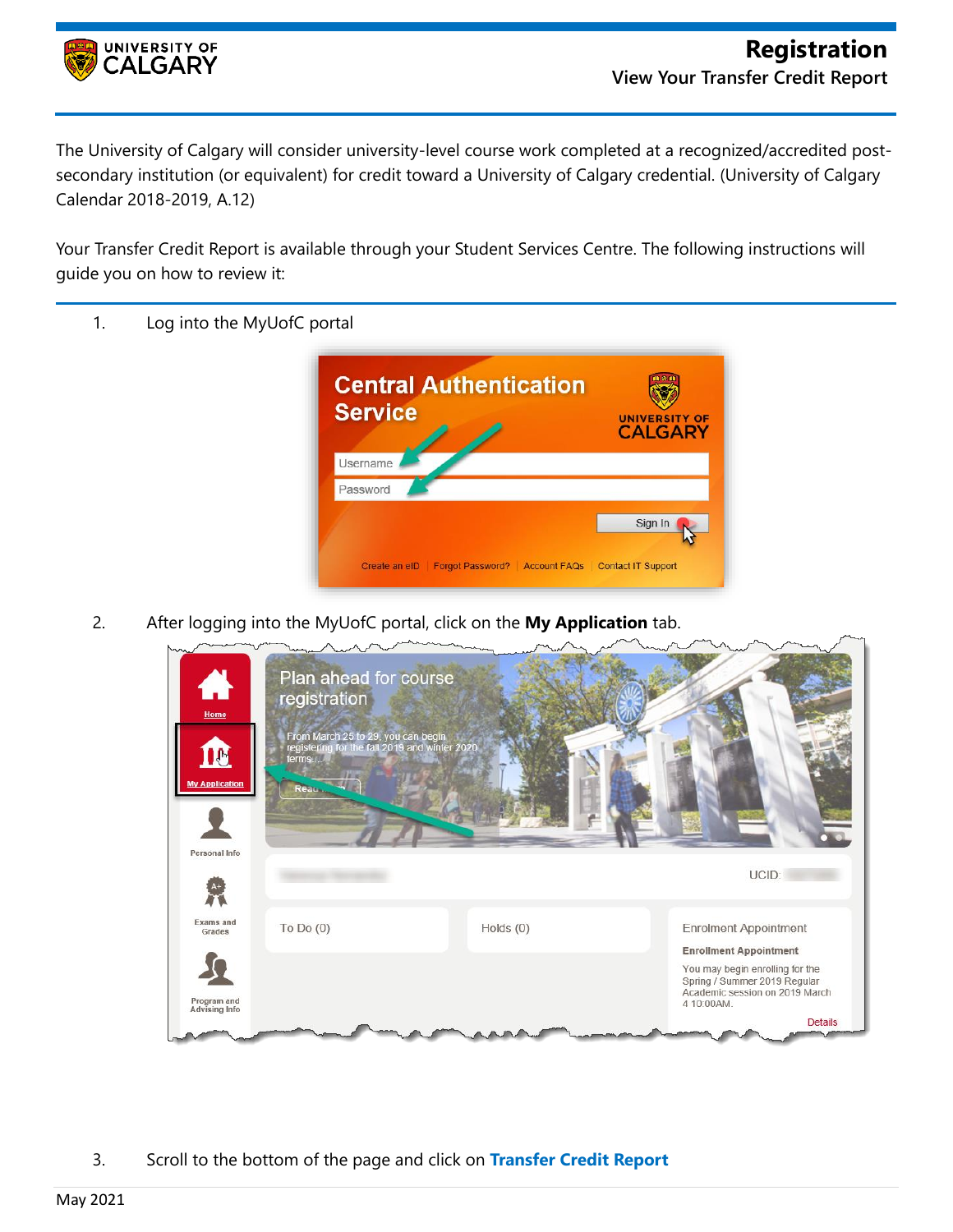## **Registration View Your Transfer Credit Report**





4. If your Transfer Credit has been evaluated, this screen will appear:

| Institution<br>Career<br>Program | <b>Model Nbr</b><br>$\overline{2}$                                                                                                                                    | Posted<br>University of Calgary |                        | Credit Source Type<br>External<br><b>Source Institution</b>                                                                                                                                                                                                                                                                                                                                                                                                                                                                                                                                                                                                                                                                                                                                                                |              |       |  |
|----------------------------------|-----------------------------------------------------------------------------------------------------------------------------------------------------------------------|---------------------------------|------------------------|----------------------------------------------------------------------------------------------------------------------------------------------------------------------------------------------------------------------------------------------------------------------------------------------------------------------------------------------------------------------------------------------------------------------------------------------------------------------------------------------------------------------------------------------------------------------------------------------------------------------------------------------------------------------------------------------------------------------------------------------------------------------------------------------------------------------------|--------------|-------|--|
| <b>Transfer</b><br>Term          | <b>Incoming Course</b>                                                                                                                                                | <b>Units</b><br>Taken<br>Input  | Grade<br><b>Status</b> | <b>Equivalent Course</b>                                                                                                                                                                                                                                                                                                                                                                                                                                                                                                                                                                                                                                                                                                                                                                                                   | <b>Units</b> | Grade |  |
|                                  | <b>SECONDA DE</b><br><b><i>SECTION CO.</i></b>                                                                                                                        |                                 | <b>SECTION</b>         |                                                                                                                                                                                                                                                                                                                                                                                                                                                                                                                                                                                                                                                                                                                                                                                                                            |              |       |  |
|                                  |                                                                                                                                                                       |                                 |                        |                                                                                                                                                                                                                                                                                                                                                                                                                                                                                                                                                                                                                                                                                                                                                                                                                            |              |       |  |
|                                  |                                                                                                                                                                       |                                 |                        |                                                                                                                                                                                                                                                                                                                                                                                                                                                                                                                                                                                                                                                                                                                                                                                                                            |              |       |  |
|                                  |                                                                                                                                                                       |                                 |                        |                                                                                                                                                                                                                                                                                                                                                                                                                                                                                                                                                                                                                                                                                                                                                                                                                            |              |       |  |
|                                  | <b>STATE OF</b>                                                                                                                                                       |                                 |                        |                                                                                                                                                                                                                                                                                                                                                                                                                                                                                                                                                                                                                                                                                                                                                                                                                            |              |       |  |
|                                  |                                                                                                                                                                       |                                 |                        |                                                                                                                                                                                                                                                                                                                                                                                                                                                                                                                                                                                                                                                                                                                                                                                                                            |              |       |  |
|                                  | <b>COMMERCIAL CONTRACT</b>                                                                                                                                            |                                 |                        |                                                                                                                                                                                                                                                                                                                                                                                                                                                                                                                                                                                                                                                                                                                                                                                                                            |              |       |  |
|                                  | <b>STEPHEN CONTRACT</b>                                                                                                                                               |                                 | <b>SECTION</b>         |                                                                                                                                                                                                                                                                                                                                                                                                                                                                                                                                                                                                                                                                                                                                                                                                                            |              |       |  |
|                                  | -                                                                                                                                                                     |                                 |                        |                                                                                                                                                                                                                                                                                                                                                                                                                                                                                                                                                                                                                                                                                                                                                                                                                            |              |       |  |
|                                  | <b>STATISTICS</b>                                                                                                                                                     |                                 | <b>SECTION</b>         |                                                                                                                                                                                                                                                                                                                                                                                                                                                                                                                                                                                                                                                                                                                                                                                                                            |              |       |  |
|                                  |                                                                                                                                                                       |                                 |                        |                                                                                                                                                                                                                                                                                                                                                                                                                                                                                                                                                                                                                                                                                                                                                                                                                            |              |       |  |
|                                  | and come of the                                                                                                                                                       |                                 | <b>SECTION</b>         |                                                                                                                                                                                                                                                                                                                                                                                                                                                                                                                                                                                                                                                                                                                                                                                                                            |              |       |  |
|                                  |                                                                                                                                                                       |                                 |                        |                                                                                                                                                                                                                                                                                                                                                                                                                                                                                                                                                                                                                                                                                                                                                                                                                            |              |       |  |
| <b>Services</b>                  | <b>STATISTICS</b>                                                                                                                                                     |                                 | <b>SECTION</b>         |                                                                                                                                                                                                                                                                                                                                                                                                                                                                                                                                                                                                                                                                                                                                                                                                                            |              |       |  |
| <b>SALES CREEK</b>               | ۰<br><b>STATISTICS</b>                                                                                                                                                |                                 | <b>SECTION</b>         |                                                                                                                                                                                                                                                                                                                                                                                                                                                                                                                                                                                                                                                                                                                                                                                                                            |              |       |  |
|                                  |                                                                                                                                                                       |                                 |                        |                                                                                                                                                                                                                                                                                                                                                                                                                                                                                                                                                                                                                                                                                                                                                                                                                            |              |       |  |
|                                  |                                                                                                                                                                       |                                 |                        |                                                                                                                                                                                                                                                                                                                                                                                                                                                                                                                                                                                                                                                                                                                                                                                                                            |              |       |  |
|                                  | Student-Specific Comment(s)<br>www.my.ucalgary.ca<br>they have not been established as exact equivalents to courses offered at the University of Calgary. If you have |                                 |                        | - The Faculty, to which you have been Admitted, will review the transfer credits (if any) granted by the Admissions<br>Office to determine if they are appropriate to your current degree program. You will be advised if there are any<br>revisions as a result of the Faculty's review. In the interim, if you wish to know how these credits will be applied to<br>your current or any other program at the University of Calgary, please consult the Degree Navigator computer<br>program by clicking on the appropriate link in the myUofC Portal menu available on our web site at<br>- Some of the transfer credit awarded may have generic numbers (containing an XX eg 2XX, 9XX) rather than<br>specific university of Calgary numbers because, while the university recognizes them as university level courses, |              |       |  |